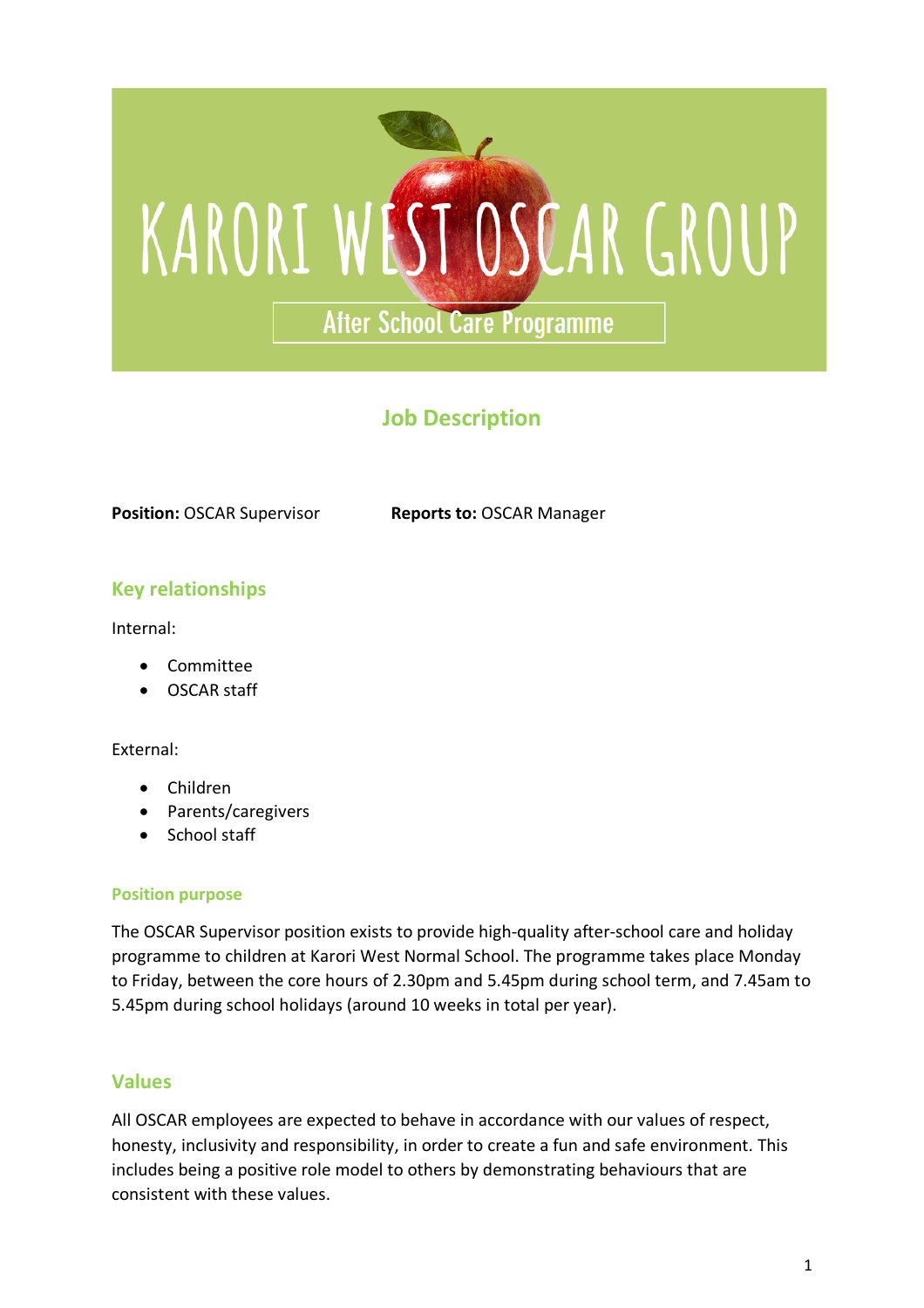### **Key accountability areas**

#### *Programme delivery*

This will be achieved by but not be limited to:

- leading activities and supervising children as required e.g. sport games, craft, baking, challenges, etc.
- being proactive and engaged at all time
- being responsive and vigilant at all time
- keeping facilities clean and tidy
- dealing with conflict effectively and apply behaviour management strategies
- applying authority and assertiveness fairly
- being a role model and motivator of the children
- informing the OSCAR Manager when amenities and stocks are low
- assisting with risk analysis management for programme delivery
- assisting with the security of facilities and equipment maintenance
- understanding individual children's needs and ensuring those needs are met
- developing and maintaining positive relationships with the caregivers, including taking action to resolve any queries or concerns

#### *Professionalism and team work*

This will be achieved by but not be limited to:

- participating in meetings with the OSCAR Manager and team as required
- maintaining a high level of communication with the OSCAR Manager and other staff
- ensuring all relevant information, discussions and incidents are documented
- helping foster good team dynamics and attitude and maintaining positive and productive working relationships
- contributing ideas for the planning of the programme
- ensuring all OSCAR policies and procedures are observed at all times
- looking for ways to learn, grow and develop

## **Person specification**

Skills and experience (preferred):

- Current first aid certificate
- Experience, affinity and passion to work with children
- Experience working in an educational or childcare environment.
- Ability to handle stressful situations
- Multitasking and prioritising
- Good interpersonal skills
- Strong common sense and problem solving
- Ability to communicate in a warm and responsive manner
- High degree of initiative, forward-thinking and decision making
- Strong team builder, motivational and inspirational